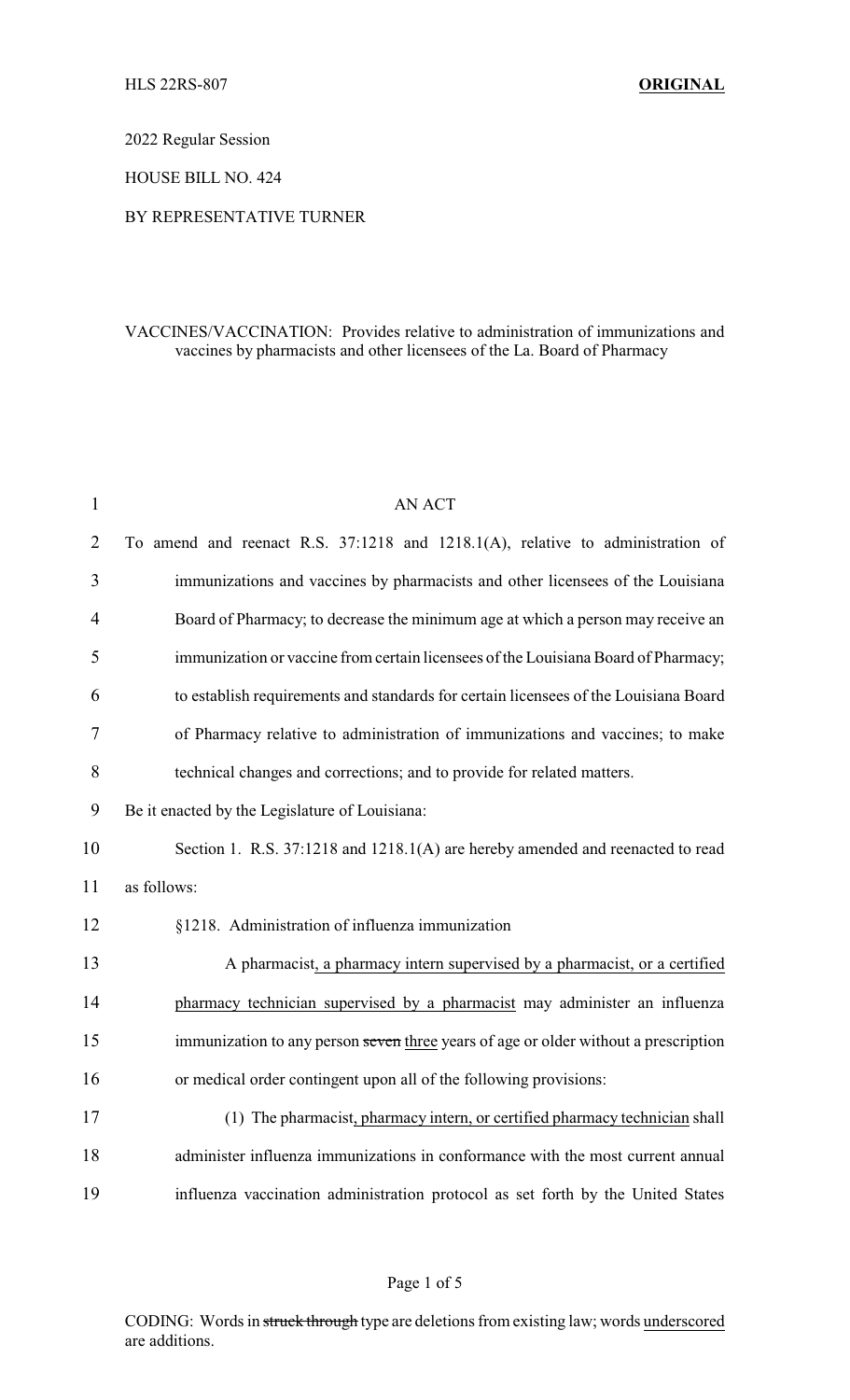| $\mathbf{1}$   | Centers for Disease Control and Prevention (CDC) Advisory Committee on                 |
|----------------|----------------------------------------------------------------------------------------|
| $\overline{2}$ | Immunization Practice (ACIP).                                                          |
| 3              | (2) The pharmacist or his agent shall report each influenza immunization to            |
| 4              | the Louisiana Office of Public Health Immunization Registry Louisiana                  |
| 5              | Immunization Network for Kids Statewide system of the Louisiana Department of          |
| 6              | Health, office of public health at the time of the immunization or as soon as          |
| 7              | reasonably practicable thereafter.                                                     |
| 8              | (3) The pharmacist or his agent shall report all adverse events he observes            |
| 9              | or which are reported to him to the Vaccine Adverse Events Event Reporting System      |
| 10             | (VAERS), the cooperative program of the CDC United States Centers for Disease          |
| 11             | Control and Prevention and the United States Food and Drug Administration for          |
| 12             | vaccine safety, or its successor program; and, further, the pharmacist shall refer the |
| 13             | patient with an adverse event to the influenza immunization for appropriate medical    |
| 14             | care.                                                                                  |
| 15             | (4) The pharmacist or his agent shall maintain for at least two years a record         |
| 16             | of each influenza immunization administered.                                           |
| 17             | (5) The pharmacist, pharmacy intern, or certified pharmacy technician shall            |
| 18             | obtain the appropriate credential to administer influenza immunizations from the       |
| 19             | board education and training, as administratively defined, prior to administering any  |
| 20             | such immunization; and, further, shall retain evidence of his continuing competency    |
| 21             | for administering such immunizations as administratively defined and required by       |
| 22             | the board.                                                                             |
| 23             | Administration of immunizations and vaccines other than influenza<br>§1218.1.          |
| 24             | immunizations                                                                          |
| 25             | A.(1) A pharmacist, a pharmacy intern supervised by a pharmacist, or a                 |
| 26             | certified pharmacy technician supervised by a pharmacist may administer to an          |
| 27             | individual age seventeen three or older an immunization or a vaccine without a         |
| 28             | patient-specific prescription or medical order if the immunization or the vaccine is   |
| 29             | administered in conformance with the most current immunization administration          |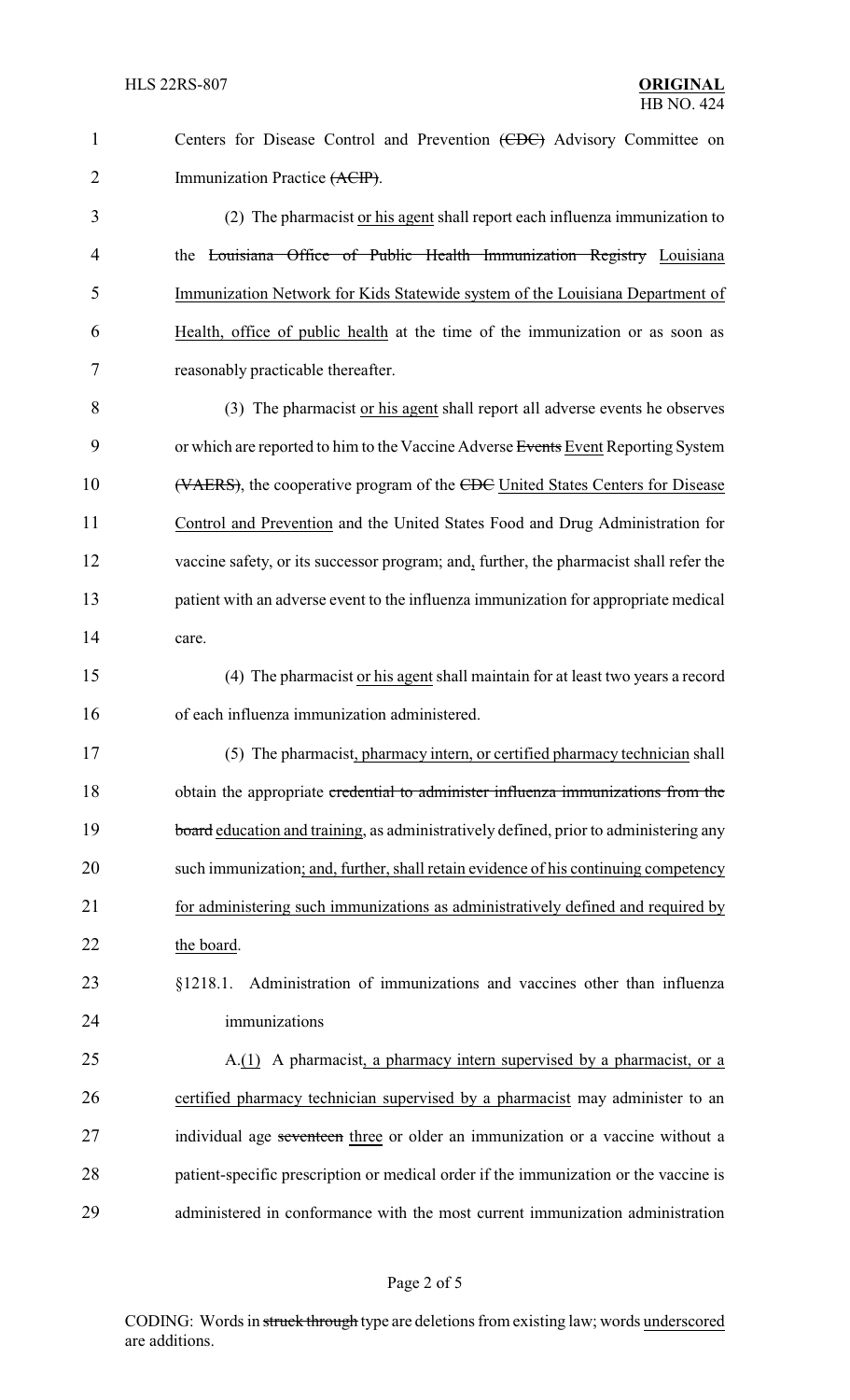protocol as set forth by the United States Centers for Disease Control and Prevention Advisory Committee on Immunization Practice. At the time that a pharmacist, pharmacy intern, or certified pharmacy technician administers an immunization or 4 vaccine to an individual under the provisions of this Section, the pharmacist he shall also inform the individual that the administration of an immunization or vaccine under this Section is not to be construed as being in lieu of an annual checkup with the individual's primary care or family physician.

 $\left(\frac{1}{2}\right)$  (2) The pharmacist or his agent shall report each immunization to the Louisiana Department of Health, office of public health's Louisiana Immunization Network for Kids Statewide at the time of the immunization or as soon as reasonably practicable thereafter, as this is the official state vaccination record.

 $(2)$  (3) The pharmacist or his agent shall report all adverse events he observes or which are reported to him to the Vaccine Adverse Events Reporting System, the cooperative program of the United States Centers for Disease Control and Prevention and the United States Food and Drug Administration for vaccine safety, or its successor program; and, further, the pharmacist shall refer the patient with an adverse event to an immunization for appropriate medical care.

18  $(3)(4)$  The pharmacist or his agent shall maintain for at least two years a record of each immunization administered.

20 (4) The (5) Any pharmacist, pharmacy intern, or certified pharmacy technician who administers immunizations as authorized in this Section shall obtain 22 the appropriate credentials to administer immunizations from the board education and training, as administratively defined, prior to administering any such immunization; and, further, shall retain evidence of his continuing competency for administering such immunizations as administratively defined and required by the board.

27  $(5)$  (6) The pharmacist or his agent shall request the name of a patient's primary care provider prior to the administering of any immunization. If the patient identifies such primary care provider to the pharmacist or his agent, the pharmacist

CODING: Words in struck through type are deletions from existing law; words underscored are additions.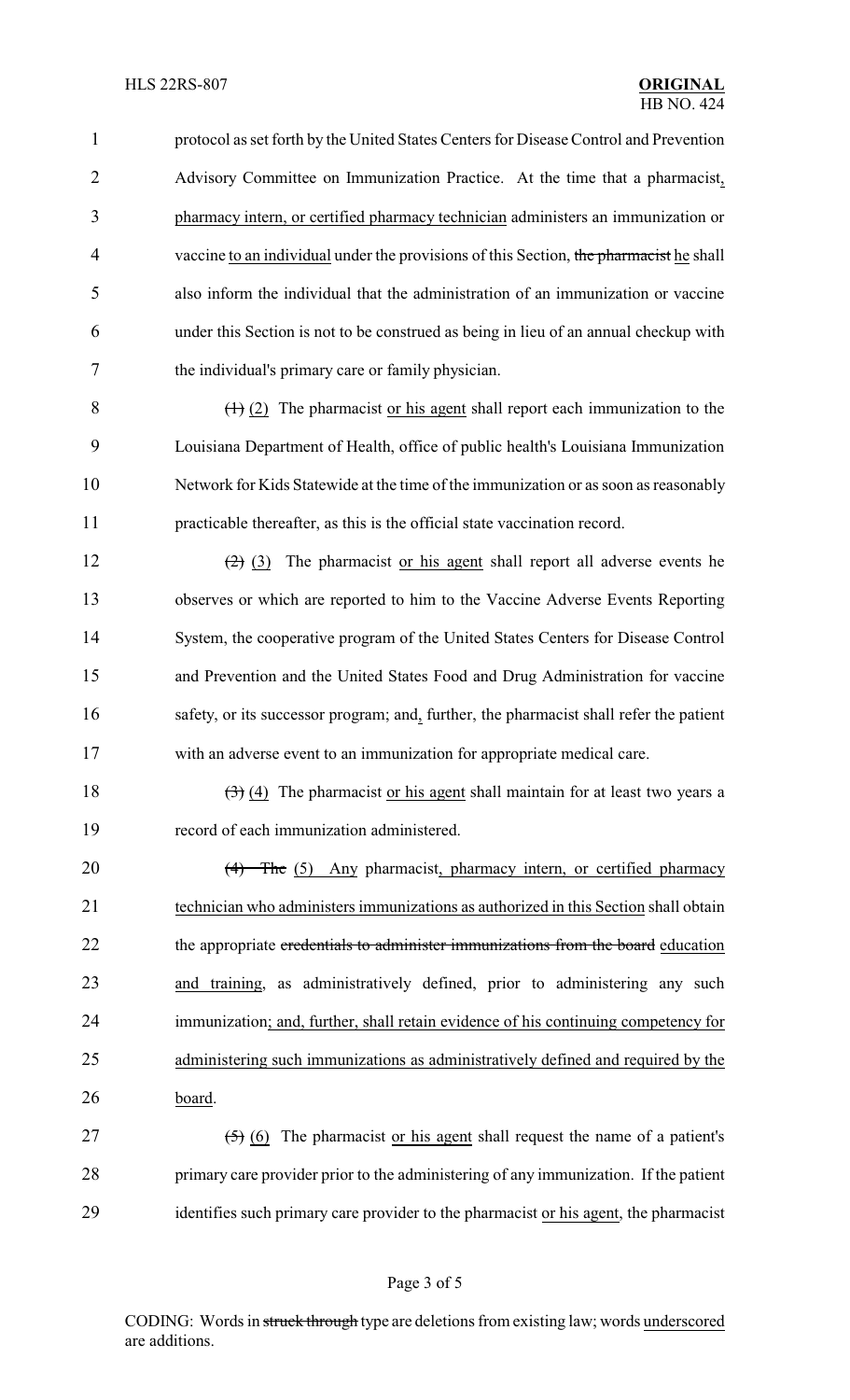- 1 or his agent shall notify the primary care provider, by written or electronic 2 communication, as soon as reasonablypossible thereafter that the immunization was 3 administered.
- 

4 \* \* \* \*

## DIGEST

The digest printed below was prepared by House Legislative Services. It constitutes no part of the legislative instrument. The keyword, one-liner, abstract, and digest do not constitute part of the law or proof or indicia of legislative intent. [R.S. 1:13(B) and 24:177(E)]

| HB 424 Original | 2022 Regular Session | l`urner |
|-----------------|----------------------|---------|
|                 |                      |         |

**Abstract:** Authorizes pharmacy interns supervised by pharmacists and certified pharmacy technicians supervised by pharmacists to administer certain immunizations and vaccines and decreases the age threshold above which a person may receive an influenza immunization from a licensee of the La. Board of Pharmacy.

Present law authorizes any pharmacist to administer an influenza immunization to any person seven years of age or older without a prescription or medical order if certain enumerated conditions and requirements set forth in present law are met.

Proposed law revises present law in the following ways:

- (1) Extends to the following persons the conditional authorization to administer influenza immunizations:
	- (a) Any pharmacy intern supervised by a pharmacist.
	- (b) Any certified pharmacy technician supervised by a pharmacist.
- (2) Decreases from seven years of age to three years of age the age threshold at which a person may receive an influenza immunization from a licensee of the La. Board of Pharmacy (per proposed law, a pharmacist, pharmacy intern supervised by a pharmacist, and a certified pharmacy technician supervised by a pharmacist).

Proposed law retains present law providing enumerated conditions and requirements relative to administration of influenza immunizations by licensees of the La. Board of Pharmacy. Adds thereto a requirement that pharmacists, pharmacy interns, and certified pharmacy technicians who administer influenza immunizations retain evidence of their continuing competency for administering such immunizations as administratively defined and required by the La. Board of Pharmacy.

Present law authorizes any pharmacist to administer to an individual age seventeen or older an immunization or a vaccine other than one for influenza without a patient-specific prescription or medical order if certain conditions and requirements set forth in present law are met.

Proposed law revises present law in the following ways:

- (1) Extends to the following persons the conditional authorization to administer immunizations and vaccines other than those for influenza:
	- (a) Any pharmacy intern supervised by a pharmacist.

## Page 4 of 5